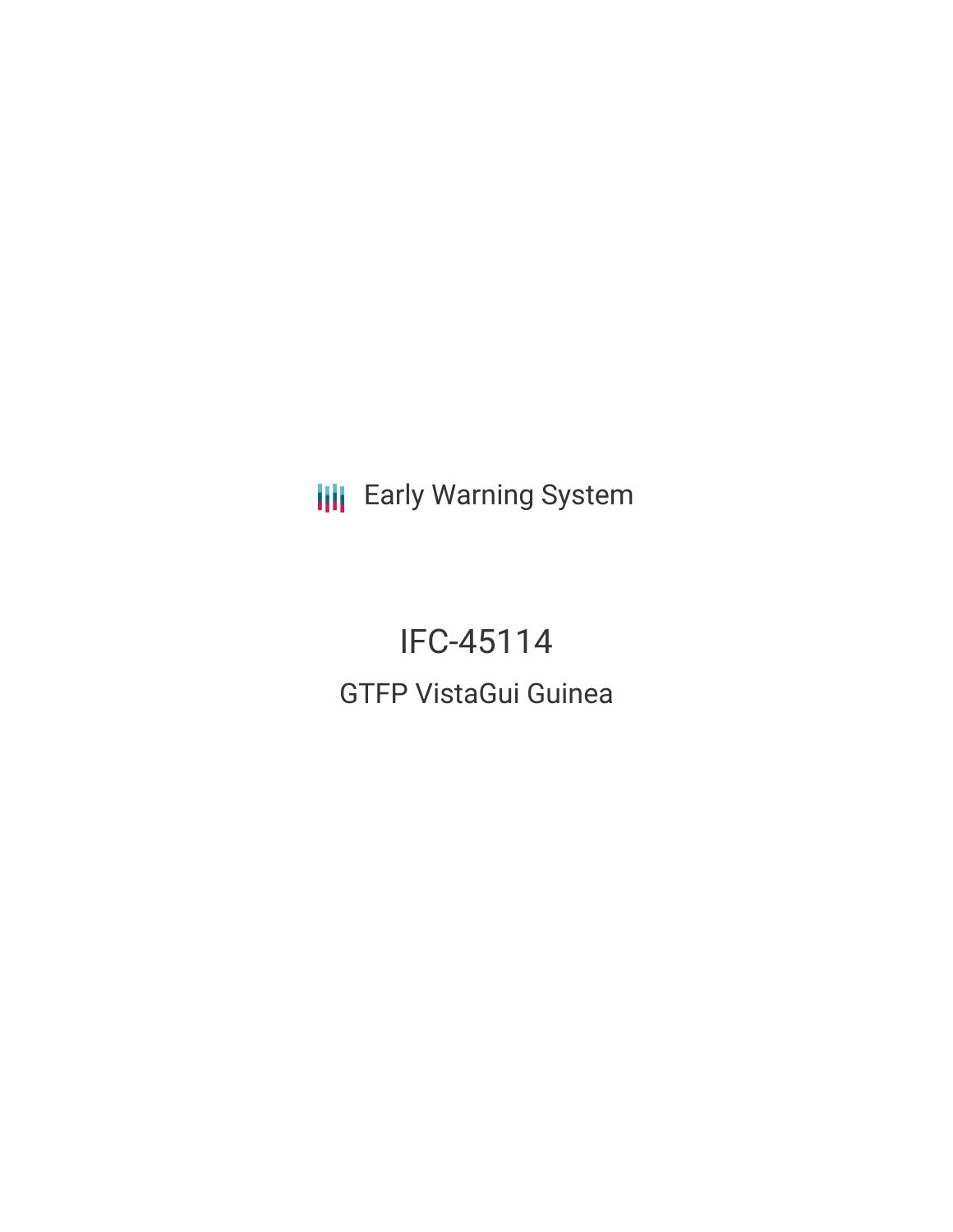# **Quick Facts**

| <b>Countries</b>               | Guinea                                  |
|--------------------------------|-----------------------------------------|
| <b>Financial Institutions</b>  | International Finance Corporation (IFC) |
| <b>Status</b>                  | Proposed                                |
| <b>Bank Risk Rating</b>        | C                                       |
| <b>Voting Date</b>             | 2022-02-10                              |
| <b>Borrower</b>                | <b>VISTA GUI</b>                        |
| <b>Sectors</b>                 | Finance                                 |
| <b>Investment Type(s)</b>      | Guarantee                               |
| <b>Investment Amount (USD)</b> | \$12.00 million                         |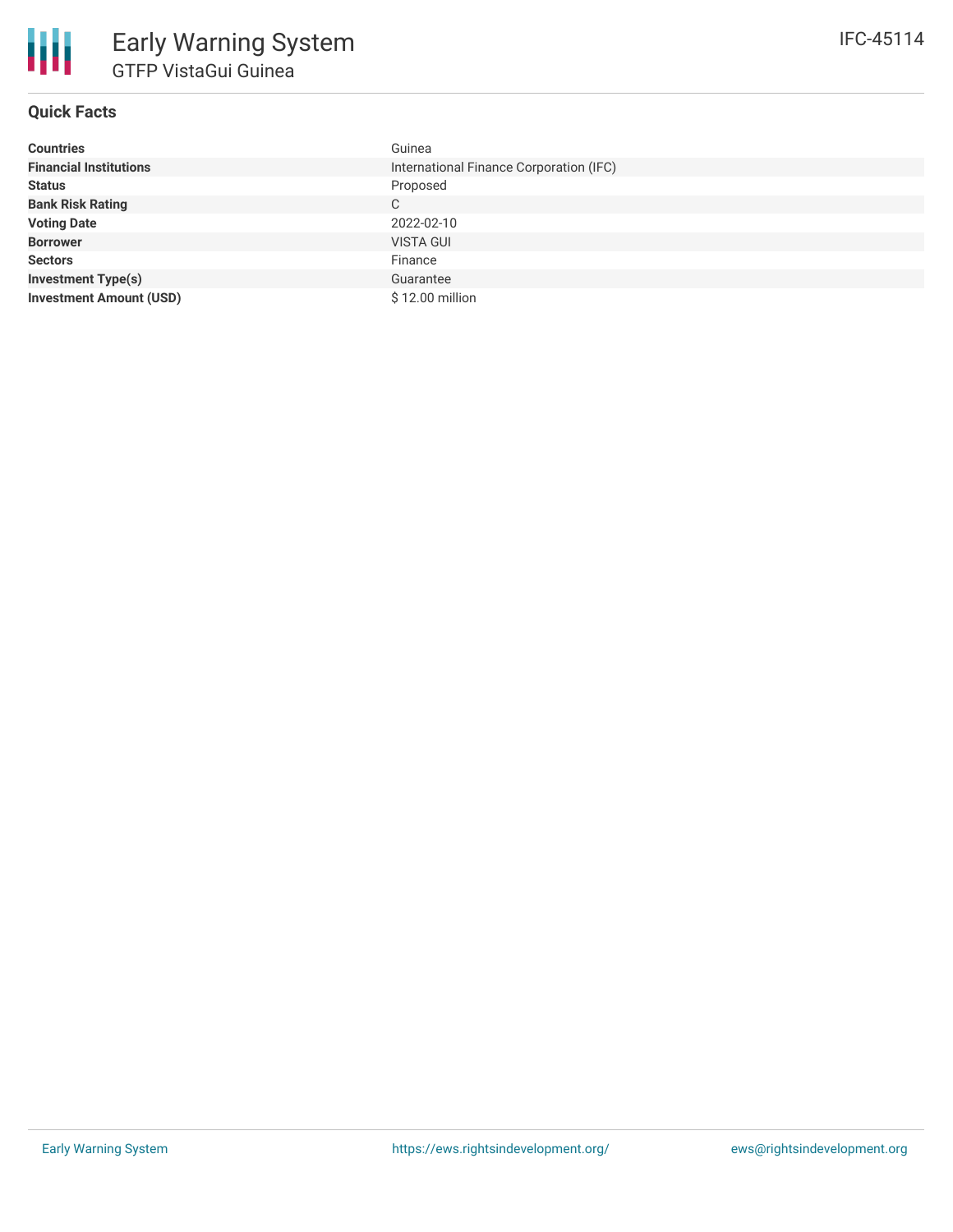

# **Project Description**

According to the bank website, the project is an uncommitted trade finance guarantee facility under IFC's Global Trade Finance Program. The purpose of the proposed IFC trade line is to support VistaGui's trade program. GTFP's investment in the form of a trade line will confirm banks partial or full guarantees (and other trade instruments) covering payment risk on banks in emerging markets in Republic of Guinea for their trade related transactions.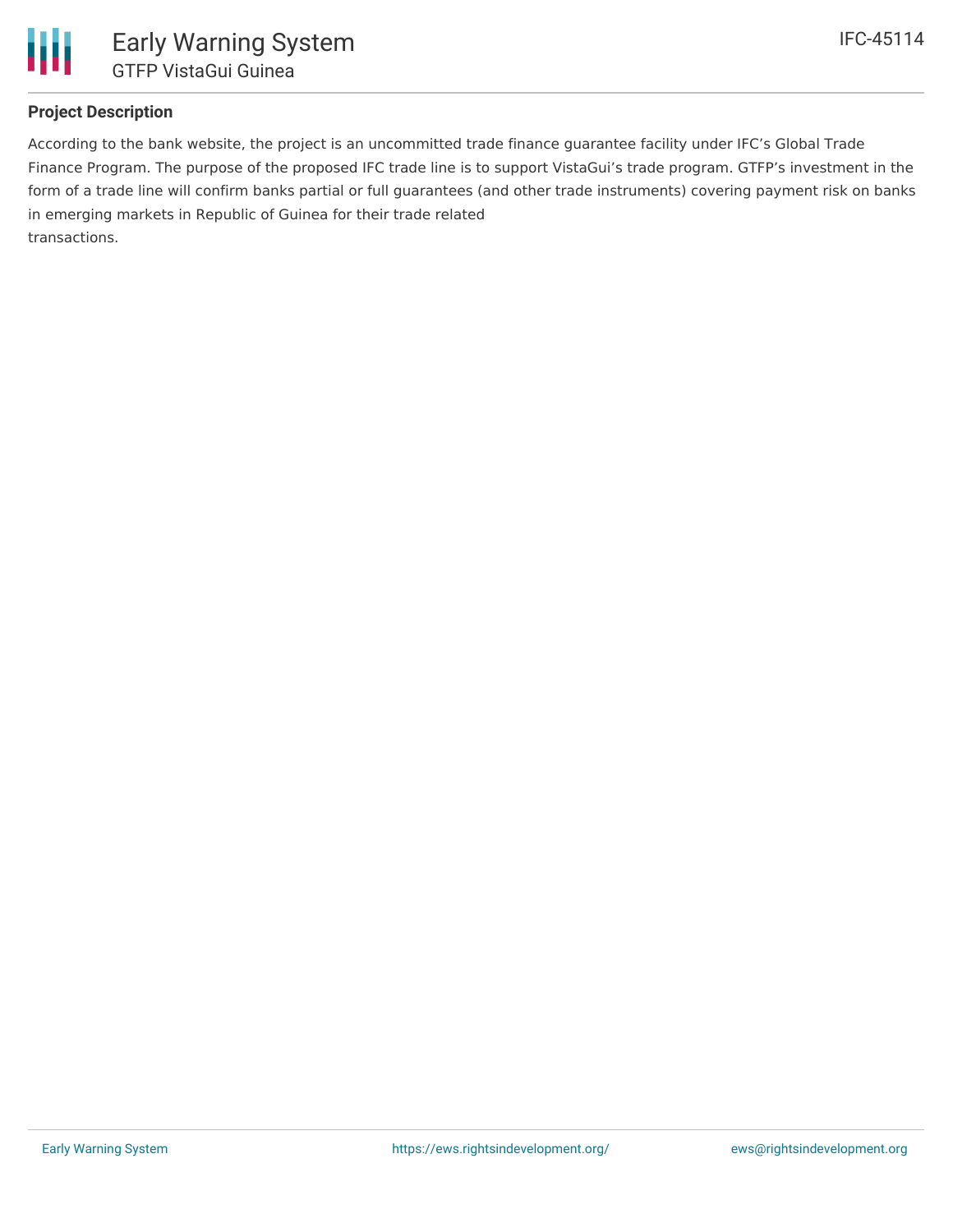

# **People Affected By This Project**

The project builds on GTFP's global platform, increasing access to trade finance to emerging markets. The Project will provide increased access to trade finance to the Bank's customers. On the market side, the project will further connect the Bank's cross-border connections, increasing the country's integration through both financial and real sector channels. It will help to link more traders to other countries and connect the country's financial markets more deeply.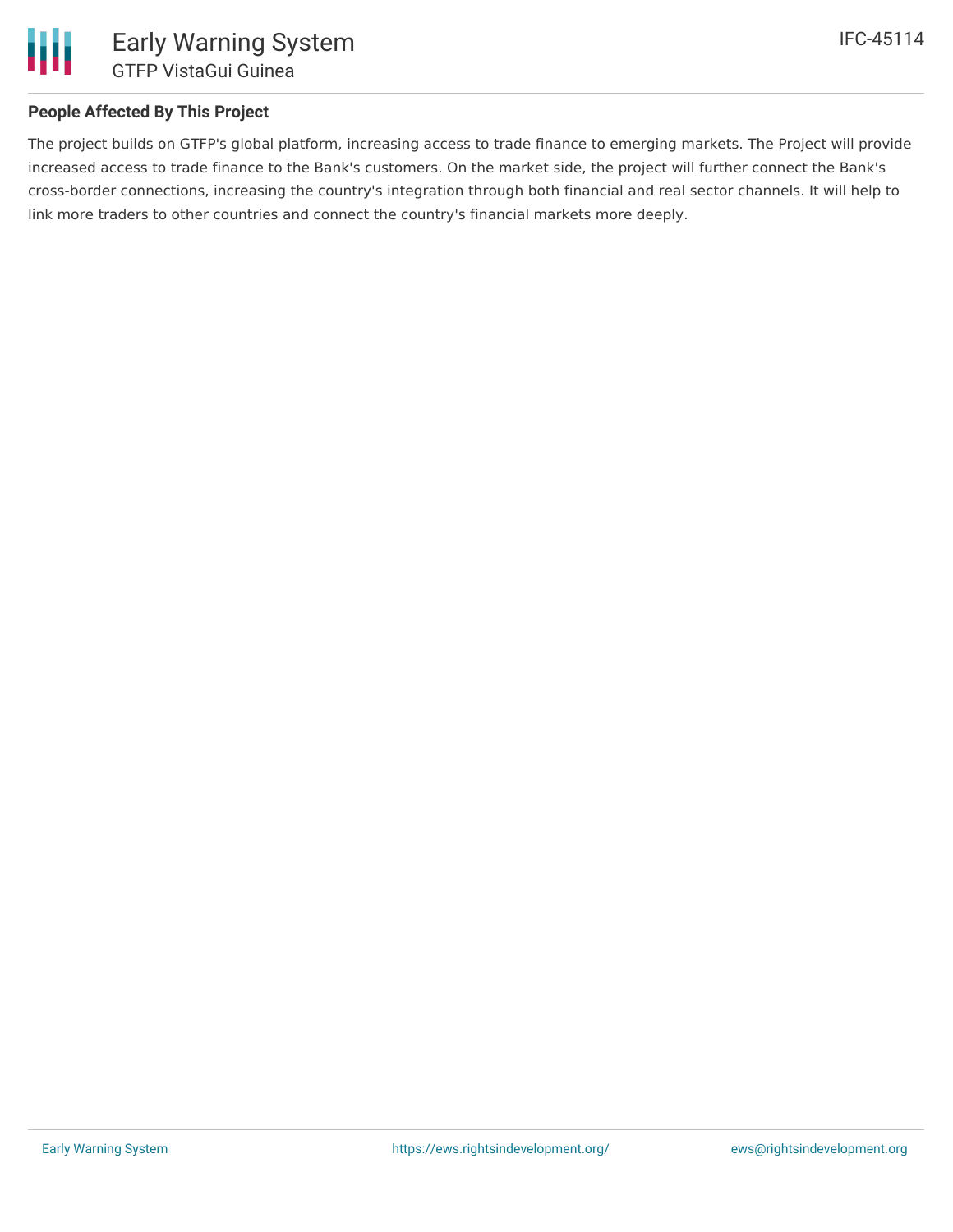#### **Investment Description**

• International Finance Corporation (IFC)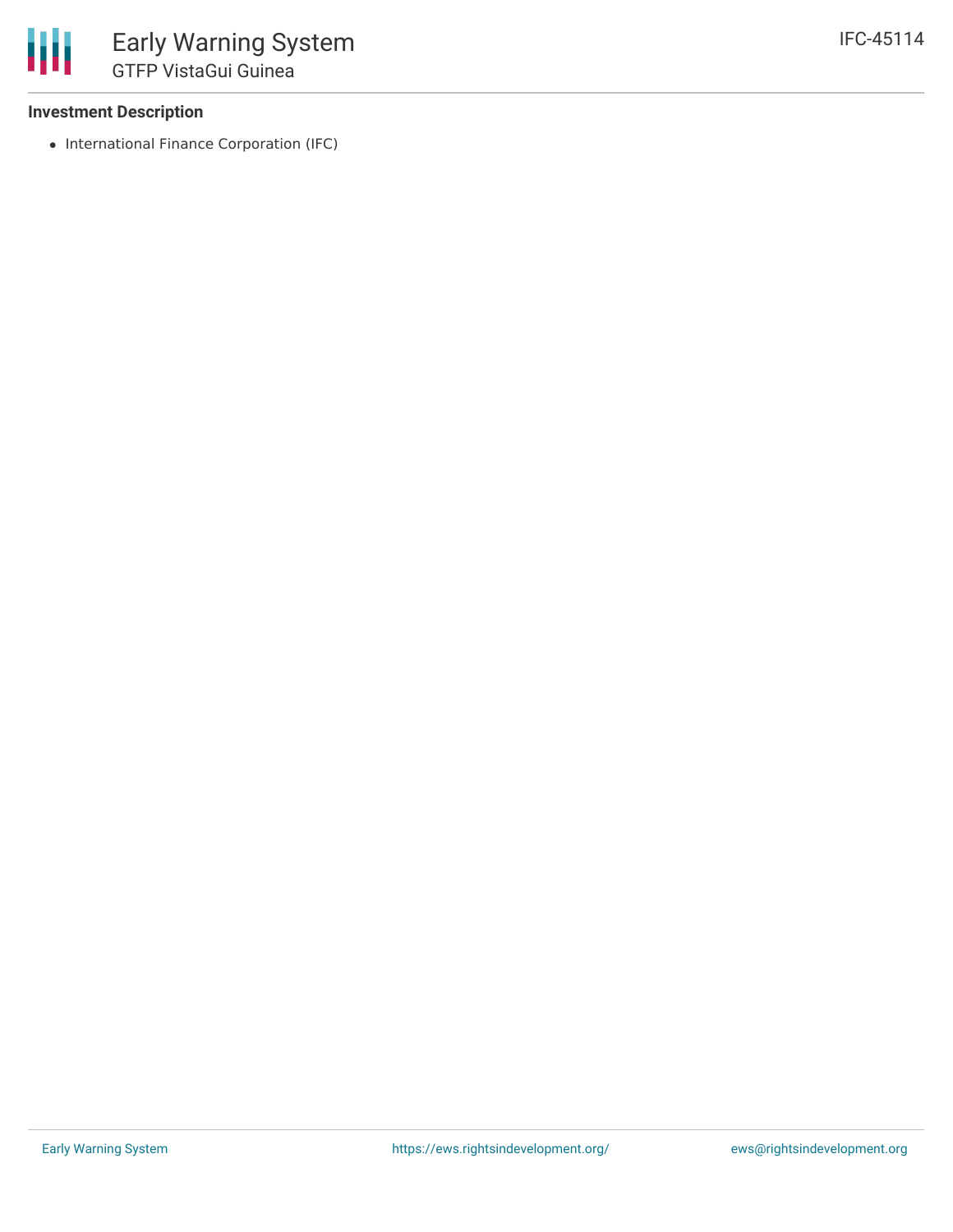# 冊 Early Warning System GTFP VistaGui Guinea

| <b>Private Actor 1</b>   | <b>Private Actor</b><br>  Role | <b>Private Actor</b><br>1 Sector | <b>Relation</b>          | <b>Private Actor 2</b> | <b>Private Actor</b><br>2 Role | <b>Private Actor</b><br>2 Sector |  |
|--------------------------|--------------------------------|----------------------------------|--------------------------|------------------------|--------------------------------|----------------------------------|--|
| $\overline{\phantom{0}}$ |                                | $\overline{\phantom{0}}$         | $\overline{\phantom{a}}$ | Vista Bank Group       | Parent Company                 |                                  |  |